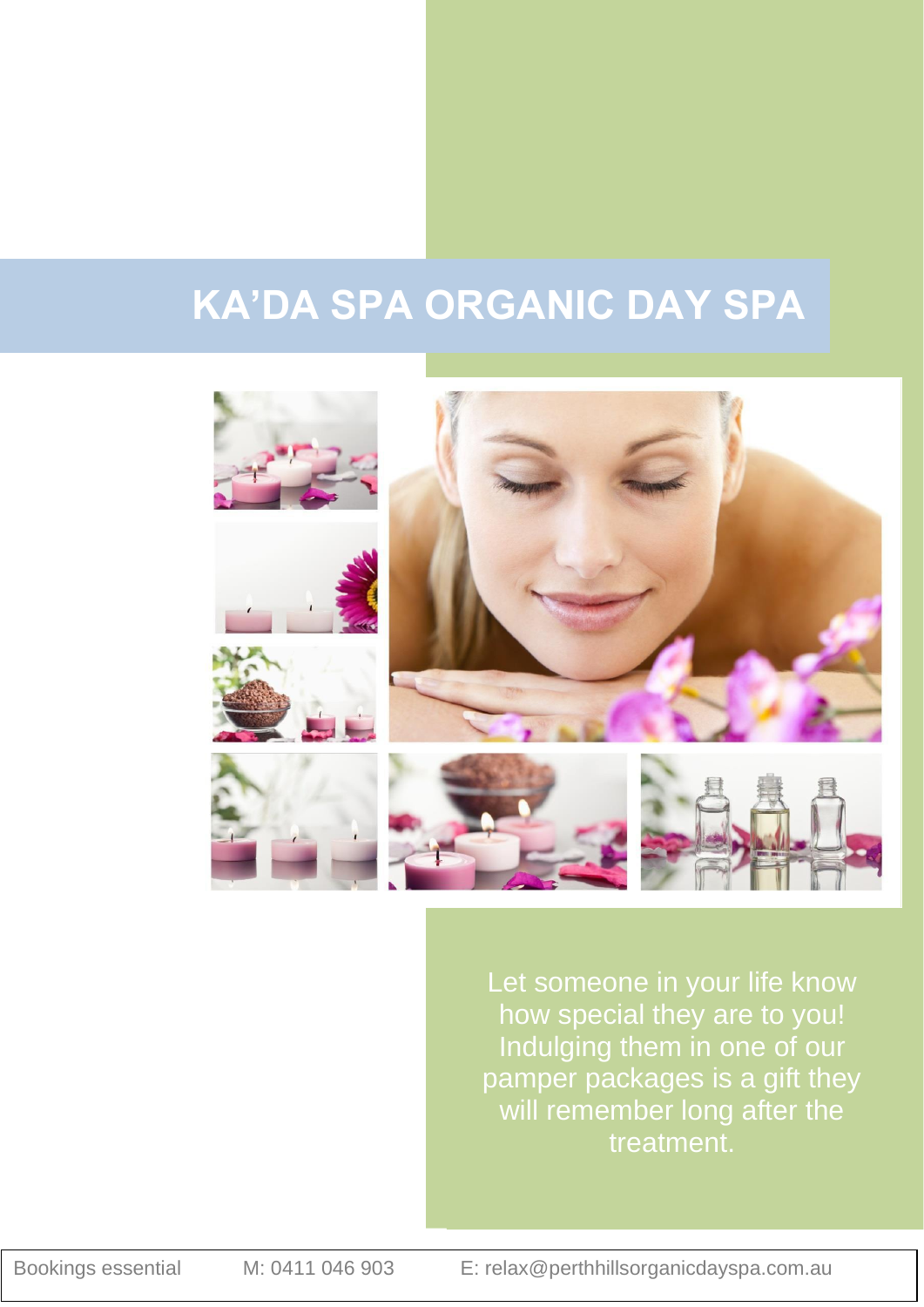#### **MASSAGE THERAPY**

Relaxing Back, Neck & Shoulder Massage 60 minutes \$120 Swedish Relaxation Massage<br>
Soothing Muscle Massage<br>
60 minutes \$120 Soothing Muscle Massage Hot Stone Massage **1980** Massage 80 minutes \$140

### **SPA PACKAGES**

#### **Basic Spa Package \$180**

1 x 60 min massage (Swedish or Soothing Muscle)

1 x Hot water bath in our outdoor river stone bath.

#### **Indulgent Package \$200**

1 x 60 min massage (Swedish or Soothing Muscle)

1 x Magnesium and Aromatherapy bath in our outdoor river stone bath

#### **Deluxe Indulgent Spa Package \$340**

1 x 60 min Aromatherapy massage using a blend of 100% pure organic essential oils, (Swedish or Soothing Muscle)

1 x Magnesium and Aromatherapy Bath in our outdoor river stone bath

1 x 60 min Blissful Facial.

**PLEASE NOTE: These packages are for one person. Additional persons can be catered for, prices on application. At Kada Day Spa there are no time limits to your stay as we want you to feel relaxed and at peace, although please note that if there are more than one booking then we do have to limit your stay to 1 hour for bathing treatments. The large riverstone rock bath is located in our secluded luscious garden and is booked out exclusively for your private use.** 

**All our facials use only 100% natural organic ingredients and our massage oils are all natural 100% organic blend carrier oils and our essential oils are 100% organic and sourced worldwide**

#### **FACIAL TREATMENTS**

.

We offer superb facial and body treatments for all types of skin. Using all-natural organic ingredients, dermatologically tested, nickel tested, paraben, alcohol and paraffin free products. These products are suitable for all skin types, from sensitive to dry, and for aging skin. Basic products are used and other ingredients are incorporated depending on your skin type.

All our facial treatments include exfoliation, toners, serums and protective creams, and facial massage.

Our therapists are professionally trained and will assess your skin condition before ascertaining what products and techniques to use in your facial. If you have any concerns about your skin, let the therapist know when you make your booking with us.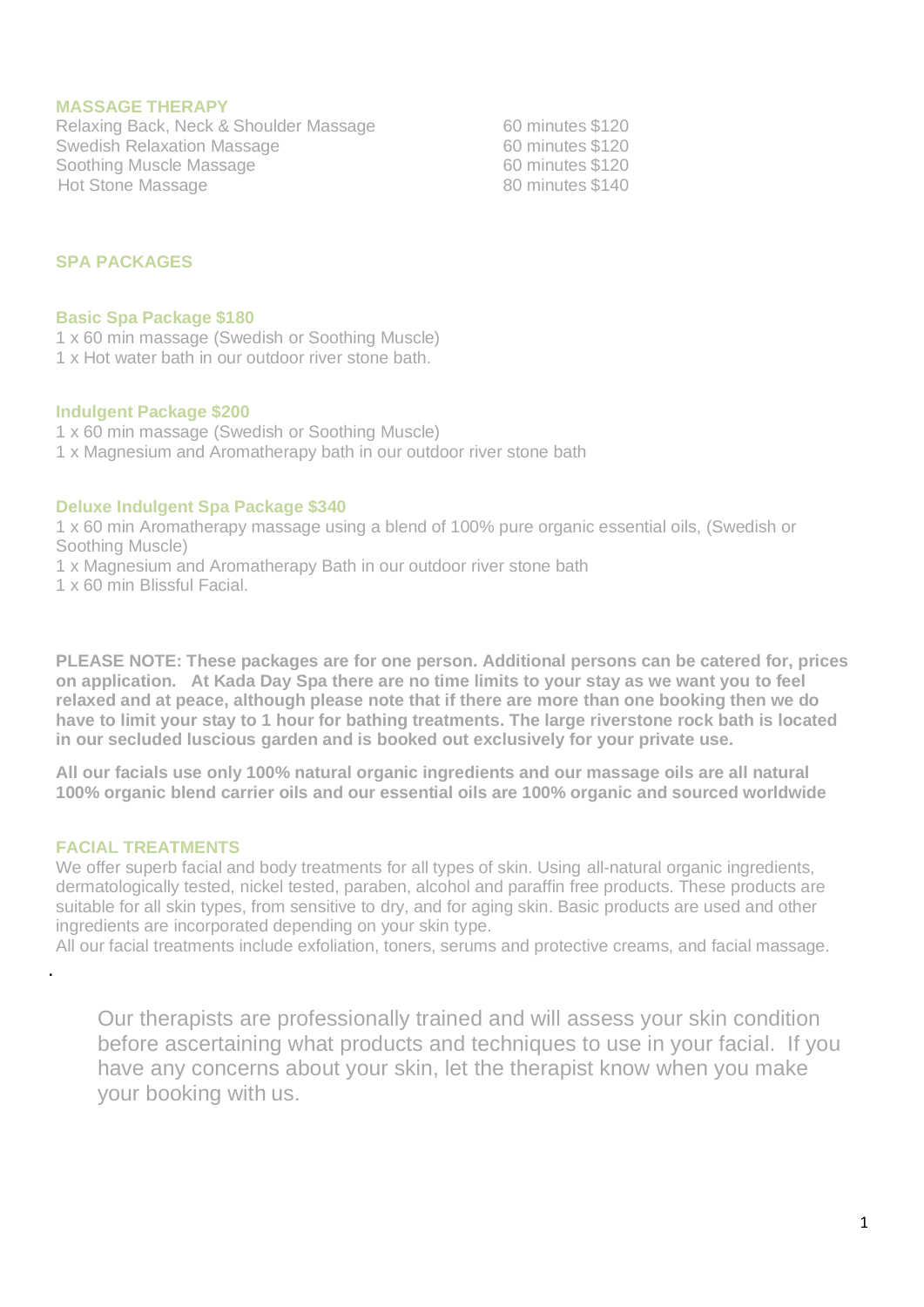

# **Blissful Facial 60 minutes \$130**

Relax whilst our therapist goes to work cleansing, exfoliating and nourishing the skin whilst gently massaging the face, neck, décolletage, shoulders and head. Our highly nourishing Kada Organics products gently cleanse, a nurturing face mask is applied and warm facial compresses are placed to soften and hydrate the skin. Your treatment is complete after a wonderful facial and décolletage and head massage. Your skin is revitalised and renewed, restoring elasticity and radiance. All products are rich with Aloe Vera Grapefruit seed, Rosemary Leaf, Vitamin E, Glycerin and Wheatgerm Natural Botanicals oils Cocao and Shea Butters that are tailored to your skin's needs and have been designed to absorb deep into the skin and deliver essential nutrients and natural antioxidants directly where the metabolic activity takes place.



## **Blissful Facial and Body Treatment 80 minutes \$160**

Relax whilst the therapist goes to work on the whole body and mind. This is a *heavenly* full body massage treatment using highly nourishing products that are laced with essential oils to relax and uplift; with the addition of our divine Blissful Facial (as above) using superb Kada Organics natural products on your face and décolletage, nourishing and hydrating the skin and making you feel wonderfully relaxed and renewed, inside and out. Bliss!

# Blissful Body Scrub and Massage 90 min \$165

Relax in our warm and inviting environment whilst your therapist goes to work, gently exfoliating your body removing all the dead layer of skin cells on your skin surface revealing younger cells beneath with our Kada Organics signature Blissful Body Scrub.



The therapist will alternate exfoliating with hot towels to clean and sooth the skin, refreshing your body and mind with the blissful blend of essential oils.

After the body scrub our experienced therapists will begin your massage working on your whole being, mind and body a truly relaxing deep massage using our organic carrier oil and a blend of 100% organic essential oils to suit client's needs. Blissful Body Scrubs are made fresh on the premises from Magnesium Salts or Fine Oatmeal we add 100% certified organic essential oils sourced worldwide to enhance the Organic holistic approach. Our exfoliants suit all skin types and our Aromatherapy massage oil is infused with a blend of 100% certified organic essential oils